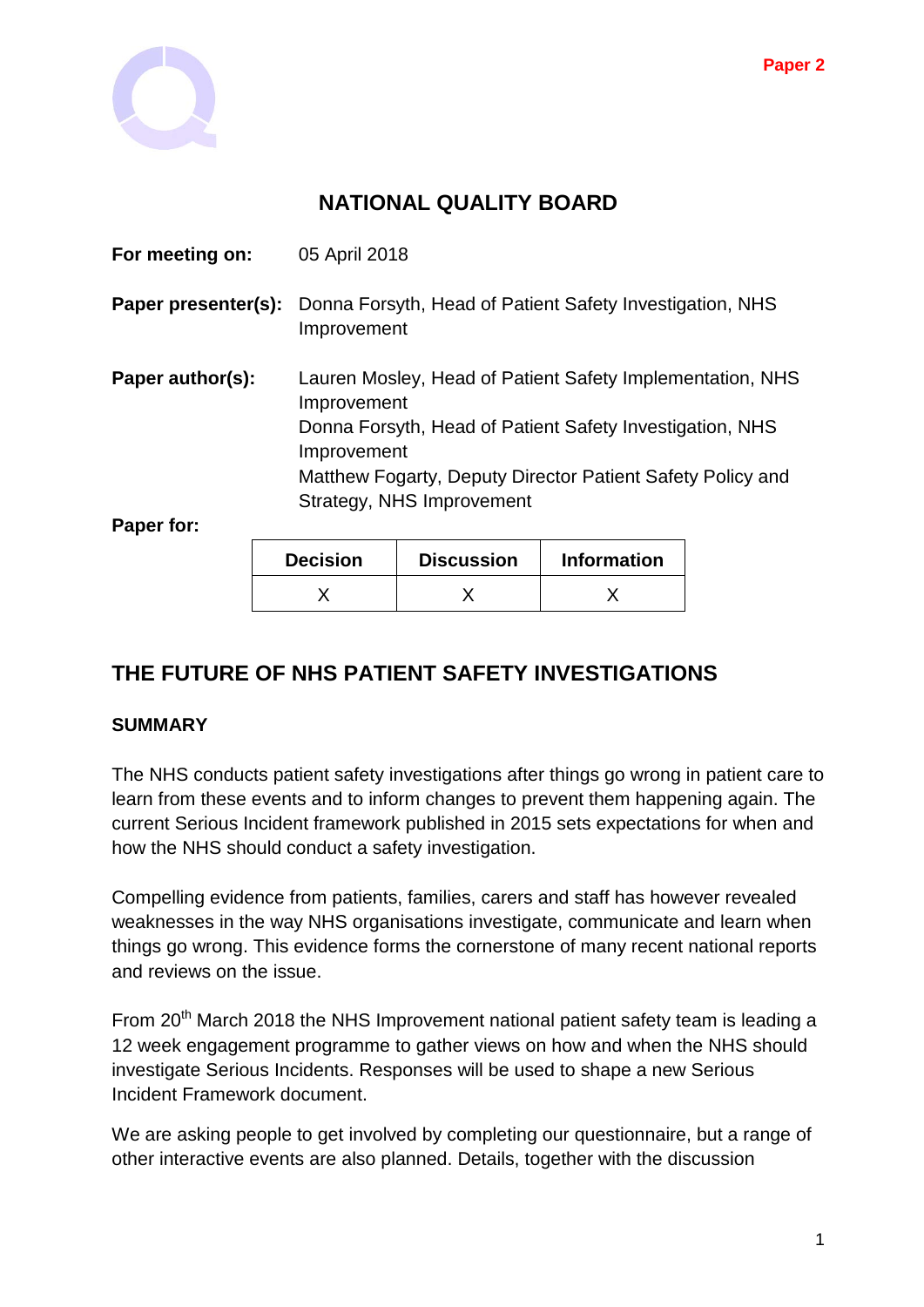

document that provides context to the questions, are available at:. <https://improvement.nhs.uk/resources/future-of-patient-safety-investigation/>

### **PURPOSE**

The NQB is asked to:

- 1) **Note** the engagement that will inform the review of the Serious Incident Framework;
- 2) **Confirm** areas of the consultation that NQB wish to bring back for discussion as proposals for the new Serious Incident Framework are further developed; and
- 3) **Provide views** in relation to the key issues upon which engagement is centred and how NQB can take a global view on this alongside:
	- the work of CQC on the never events thematic: and
	- the cross-system work led by the MHRA on safety messaging.

#### **ALB Involvement in development and sign-off of paper:**

| England | <b>CareQuality</b> | <b>NHS</b>         | <b>NHS</b>                      |
|---------|--------------------|--------------------|---------------------------------|
|         | Commission         | <b>Improvement</b> | <b>Health Education England</b> |
|         |                    |                    |                                 |

| 戀<br>Public Health<br>England | NICE National Institute for<br>Health and Care Excellence | <b>NHS</b><br><b>Digital</b> | 戀<br>Department<br>of Health |
|-------------------------------|-----------------------------------------------------------|------------------------------|------------------------------|
|                               |                                                           |                              |                              |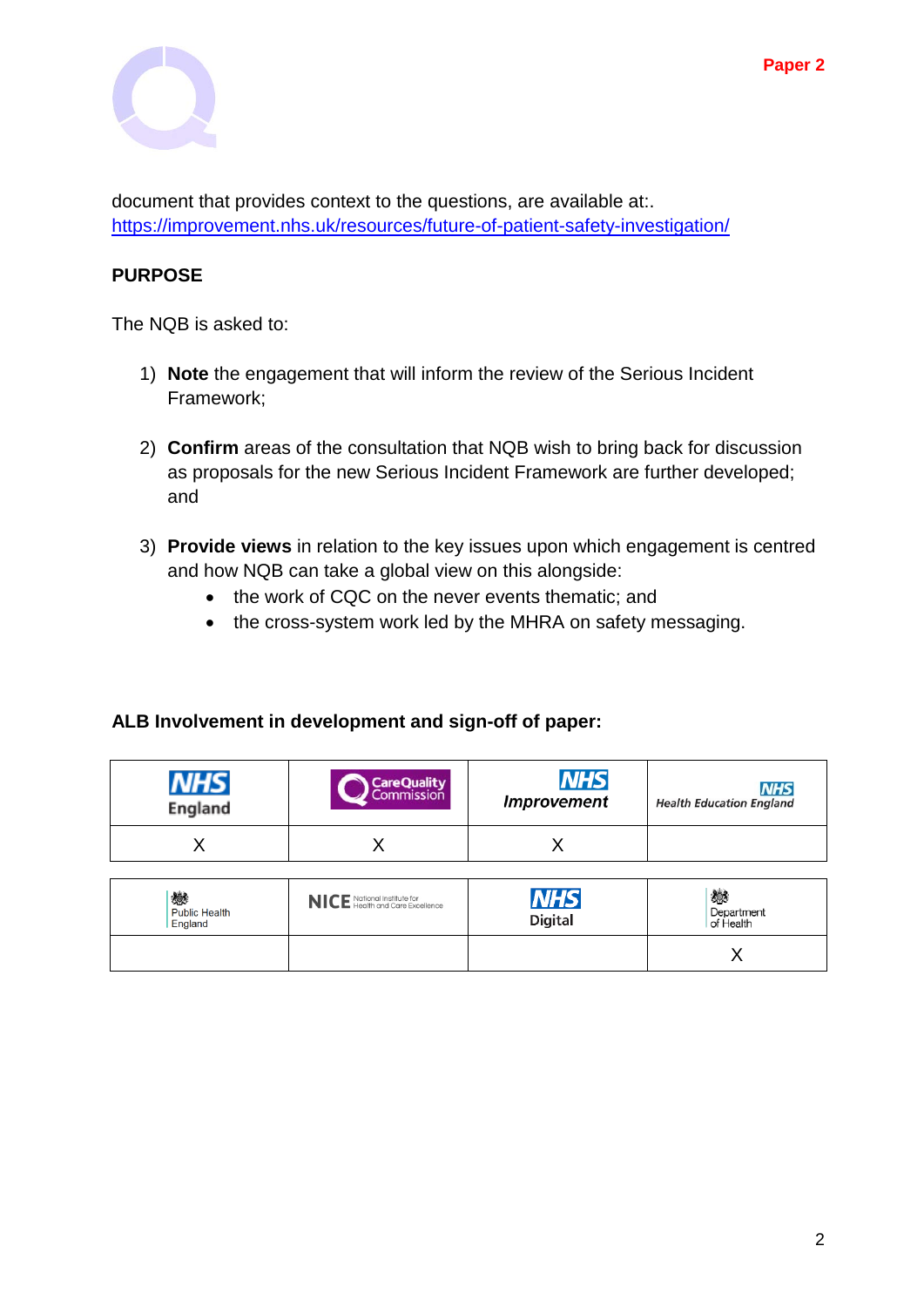

# **THE FUTURE OF NHS PATIENT SAFETY INVESTIGATIONS**

#### **1. BACKGROUND**

- 1.1 The current [Serious Incident Framework](https://improvement.nhs.uk/resources/serious-incident-framework/) published in 2015 sets expectations for when and how the NHS should conduct a safety investigation.
- 1.2 However, recent reports *(by the Public Administration Select Committee in March 2015, the government's response in July 2015, the Parliamentary and Health Service Ombudsman's report in December 2015 and the Care Quality Commission's (CQC) Learning, candour and accountability in December 2016)* have identified shortcomings in adherence to this guidance and problems with existing investigation practice across the NHS in England.
- 1.3 In April 2017 the Healthcare Safety Investigation Branch (HSIB) was established to demonstrate and support 'gold standard' investigation practice in the NHS. While HSIB will undertake a number of independent exemplar investigations (exploring issues that exist across the whole system), HSIB cannot lead all investigations that are required across the NHS.
- 1.4 NHS organisations will therefore continue to play a crucial role in identifying why incidents have occurred and what can be done to reduce the risk of them happening again. The Serious Incident Framework therefore continues to be a key document, setting expectations around investigations.

#### **2. Key issues**

2.1 While the Serious Incident Framework sets clear expectations on provider organisations, we now know that providers are not all able to reliably and routinely meet those expectations. Similarly, while the Serious Incident Framework makes organisations accountable to their commissioners for carrying out good quality investigations, and CQC considers the process of investigation in its inspections, these accountability systems are not ensuring good quality investigations take place.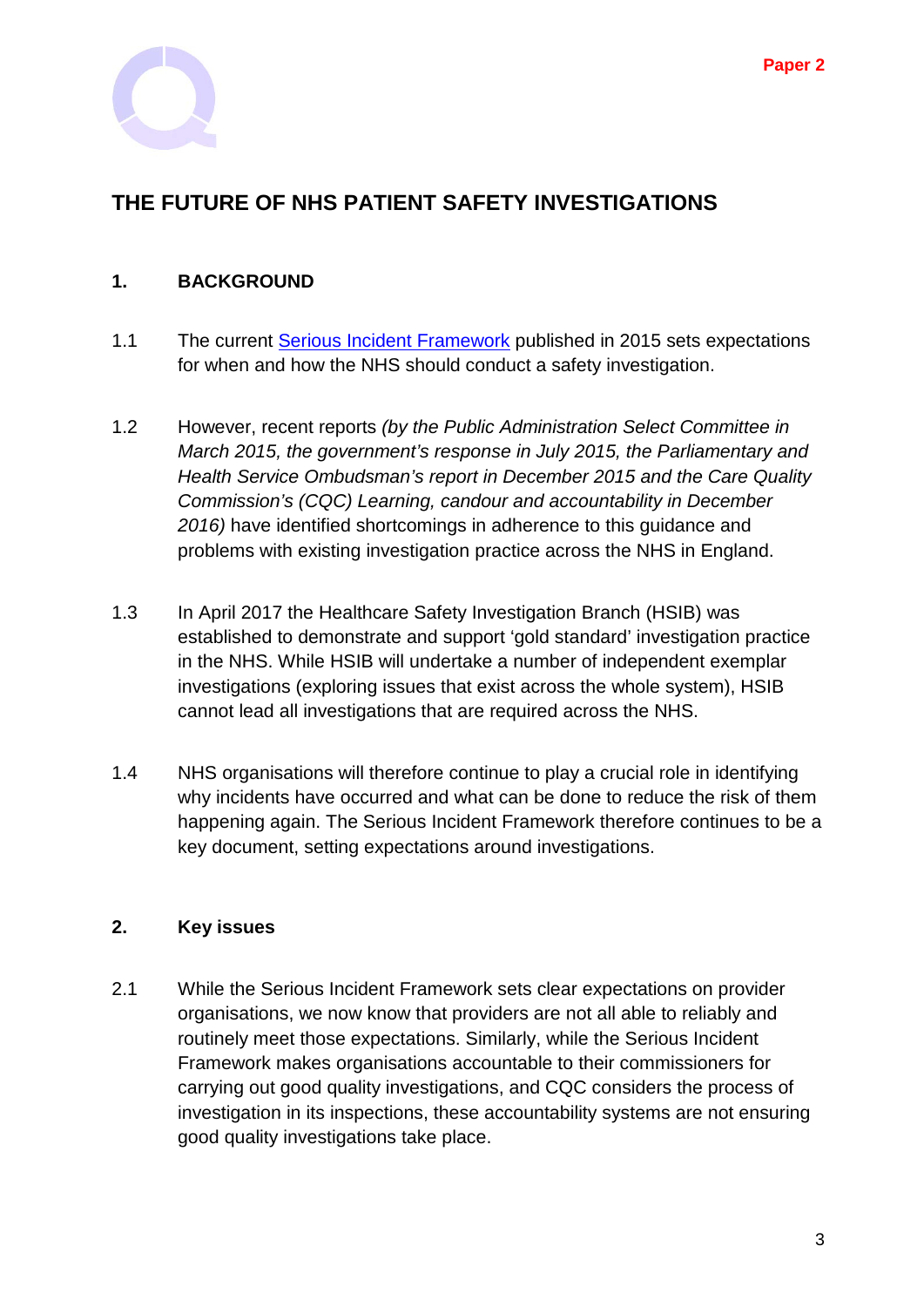

- 2.2 Our work and the work of others (particularly the CQC) has identified several key areas of concern in relation to current NHS investigation practices, together with key questions to generate discussion and feedback. The key issues are summarised below, and the survey questions associated with each of these issues are summarised at the end of this document;
	- **a) Failure to ensure proper patient, family and carer support and engagement in investigation processes**..
	- **b) Lack of staff support and engagement during investigations.**
	- **c) NHS organisations are completing high volumes of investigations and the quality of investigations is generally low.**
	- **d) Misaligned oversight and assurance proceses**
	- **e) Staff in provider organisations report having insufficient time, expertise and resources to conduct good quality investigation.**
	- **f) A focus on meeting the 60 day deadline is often prioritised over the delivery of good quality investigations in a timely manner**.
	- **g) Lack of uptake of the standard investigation approach and investigation report templates.**
	- **h) Lack of clarity around patient safety investigation principles and purpose.**
	- **i) The Serious Incident investigation process, language and terminology is perceived as punitive and inhibits improvement**.

#### **3. Engagement approach**

3.1 Each of the above issues will be explored through a programme of engagement led by the NHS Improvement national patient safety team. The programme will run for 12 weeks, from  $20<sup>th</sup>$  March to  $12<sup>th</sup>$  June 2018, and we will gather views on how and when the NHS should investigate Serious Incidents.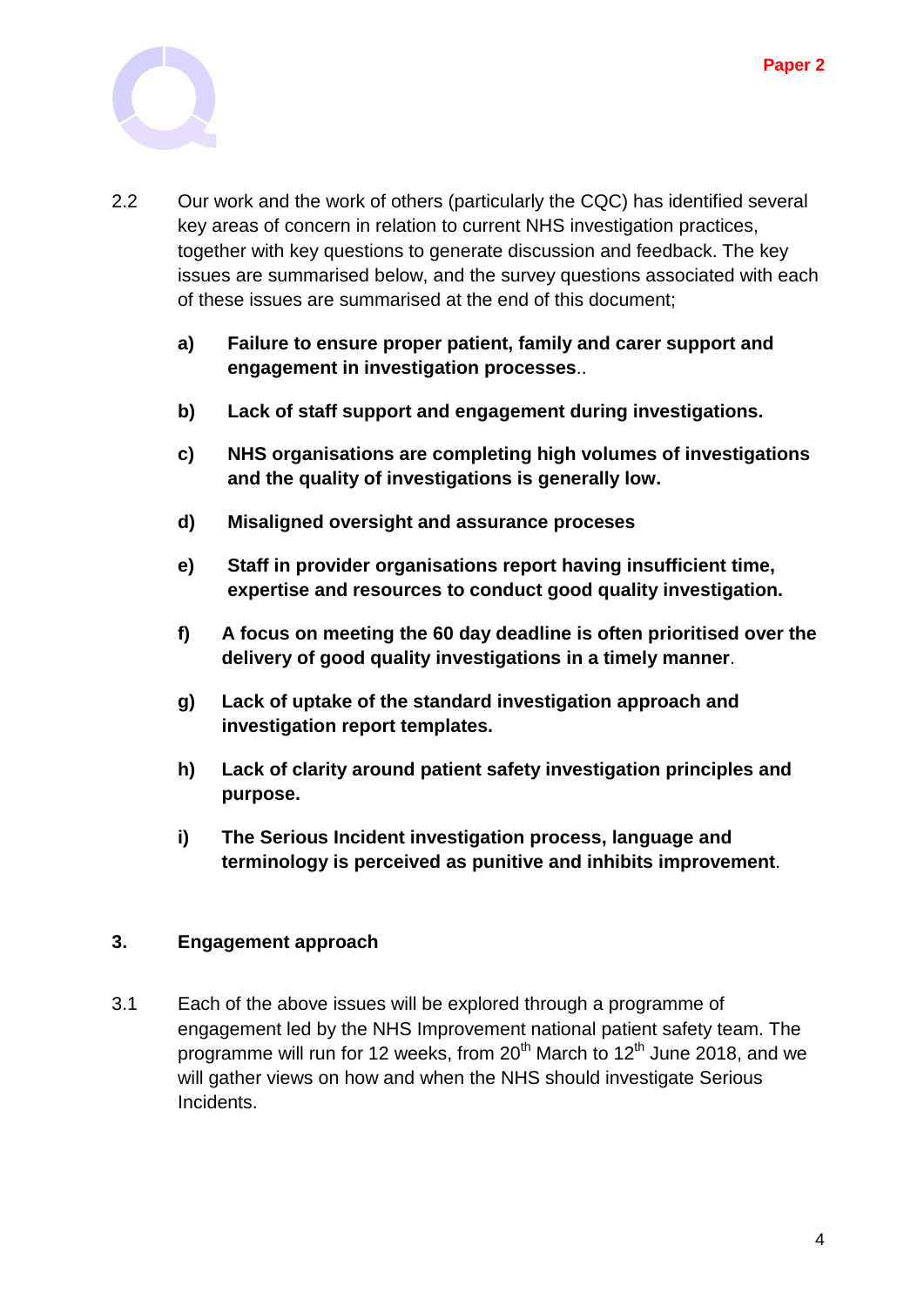

- 3.2 We are asking people to take part by completing our questionnaire, but we are also planning a range of other activities including face to face events, videos, twitter chats etc, to make the 12 week engagement period as interactive as possible. Details are available on our website, along with the discussion document that provides context to the questions. <https://improvement.nhs.uk/resources/future-of-patient-safety-investigation/>
- 3.3 Responses will be used to shape a new Serious Incident Framework document providing national guidance on the systems, processes and behaviours that providers, commissioners and oversight bodies are expected to adopt to ensure we respond appropriately when things go wrong.

#### **4. Timeline and next steps**

- 4.1 Pre-engagement activity was conducted with some key stakeholders including NHS England, CQC, HSIB, the Department of Health, and our own patient and public representatives ahead of this launch. We also hosted two days of miniseminars with NHS staff and other delegates at the Patient First conference on 21 and 22 November 2017. These discussions informed further planning.
- 4.2 Formal engagement was launched on  $21<sup>st</sup>$  March 2018 and will close on  $12<sup>th</sup>$ June 2018.
- 4.3 We anticipate that the resultant revised version of the Serious Incident Framework will be published end by end of 2018.
- 4.4 As well as informing review of the Serious Incident Framework and subsequent publication of revised expectations for how NHS organisations should undertake and oversee investigations, we anticipate this work will also inform a longer term programme of implementation and support.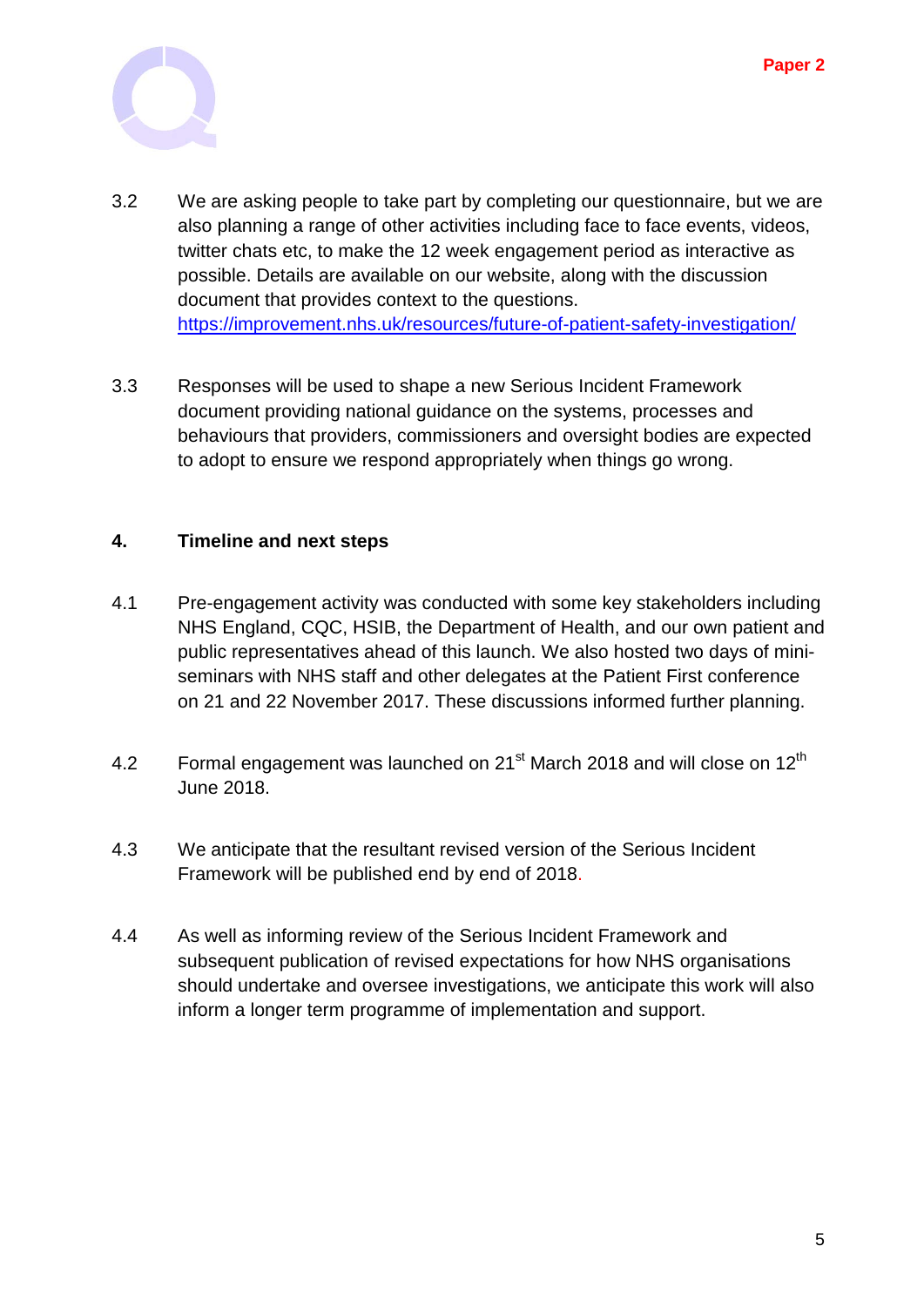

## **APPENDIX: Survey questions associated with the key areas of concern in 2.2 above**

**a) Failure to ensure proper patient, family and carer support and engagement in investigation processes**. Too often, families and patients are not informed of investigations that are taking place, are not involved in setting terms of reference, are not keep updated on progress, are not asked to provide information to the investigation and are not treated with respect and compassion.

Q.How effective do you think each of the following approaches would be in promoting open and supportive involvement of patients, families and carers?

- Clear standardised information explaining how patients/families can expect to be involved and a key point of contact
- A process for gathering timely feedback from patients/families /carers about the investigation process.
- Standard patient/families/carers feedback survey on whether their investigation needs were met.
- **b) Lack of staff support and engagement during investigations.** Often staff involved in incidents are let down by the investigation process. Many are inappropriately suspended, required to undertake periods of 'self-reflection', left to fend for themselves without support and/or not kept properly informed about the progress of an investigation.

Q. How effective do you think each of the following approaches would be in improving staff supportive and involvement?

- Dedicated and trained support for staff
- A formal assessment to determine culpability or fitness to practice before the employer takes any action
- Those making assessments to be trained in just accountability
- **c) NHS organisations are completing high volumes of investigations and the quality of investigations is generally low.** Investigation of repeat incidents generate little, if any, additional learning. There is therefore an argument for supporting organisations to rationalise incidents for investigation, without compromising their duty to ensure patients and families receive timely and clear information.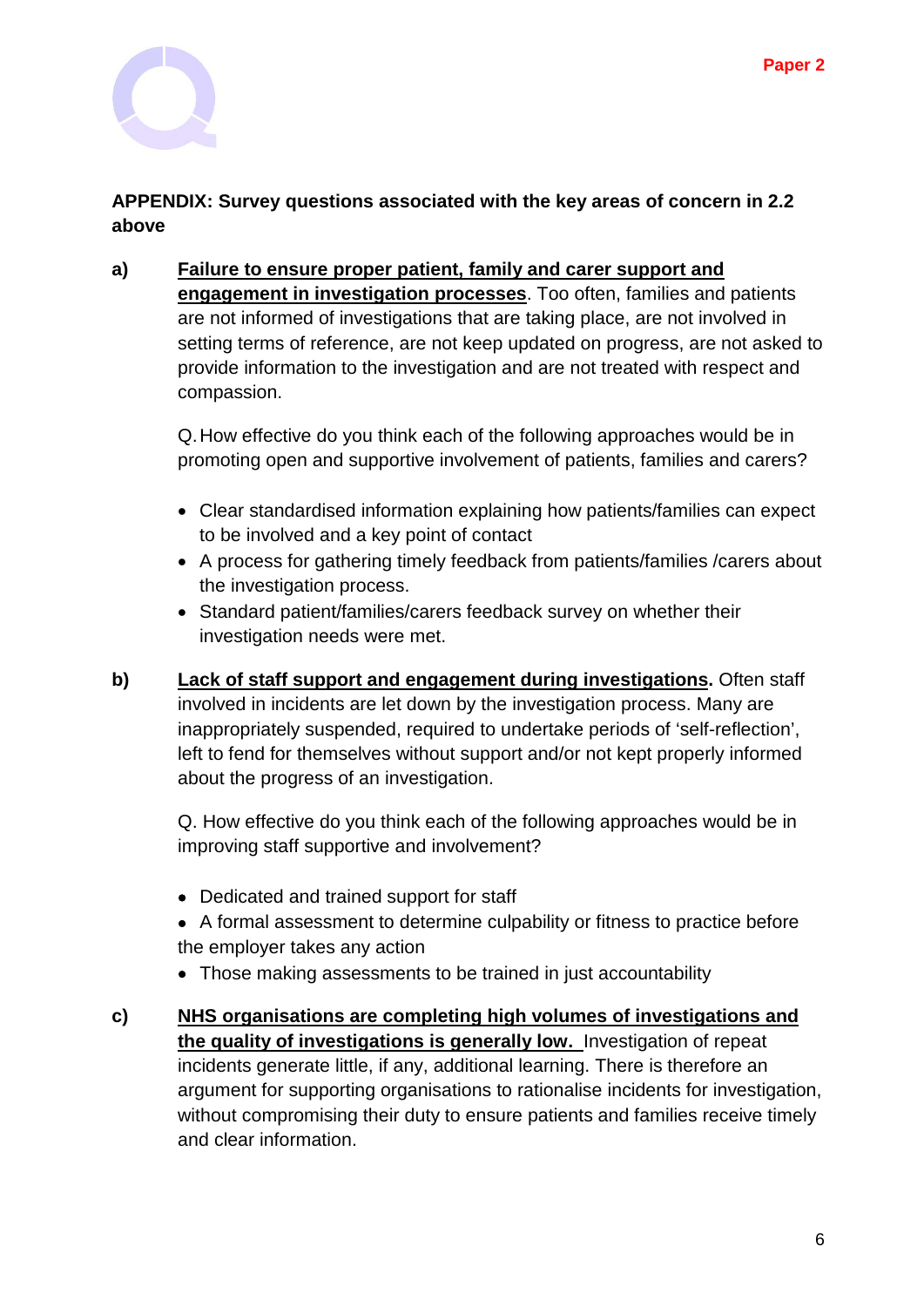

Q.How effective do you think the following approaches would be in promoting better use of existing investigative resources?

- Discourage use of prescriptive Serious Incident lists
- Set minimum resource requirements for an investigation team
- Set nationally agreed minimum number of investigations for each organisation (based on the size of the organisation)
- Annual local investigation strategies to declare incidents to be investigated and appropriate resourcing
- Stating that incidents do not always have to be investigated if an ongoing improvement programme is delivering measurable improvement/reduction of risk.
- Decision aids and record-keeping templates that help determine which incidents should be fully investigated.
- Information on other processes for managing incidents that may be appropriate for certain types of concerns/issues raised.

#### **d) Misaligned oversight and assurance proceses**

While processes seek to maintain and improve the quality of Serious Incident management, evidence suggests that a more considered approach to oversight and assurance may be needed. Performance metrics are applied to serious incident investigations and are relatively simple and process focused, providing little information on the quality of investigation. Focusing on these metrics can drive unintended consequences (e.g. where incidents are attributed to an organisation there is little encouragement to work across organisational boundaries; and patients, families and key staff members not always may not be involved because these activities take time and could cause a 'breach' of the 60-day deadline.)

Current oversight and assurance processes can therefore, paradoxically, have a detrimental effect on the quality of investigations.

Q. How effective do you think each of the following approaches would be in developing an environment for learning and improvement?

- Clearer descriptions of roles and responsibilities at each level of the system.
- A designated trained person in provider and commissioning organisations to oversee Serious Incident management.
- Setting minimum training requirements for board members and commissioners signing off investigation reports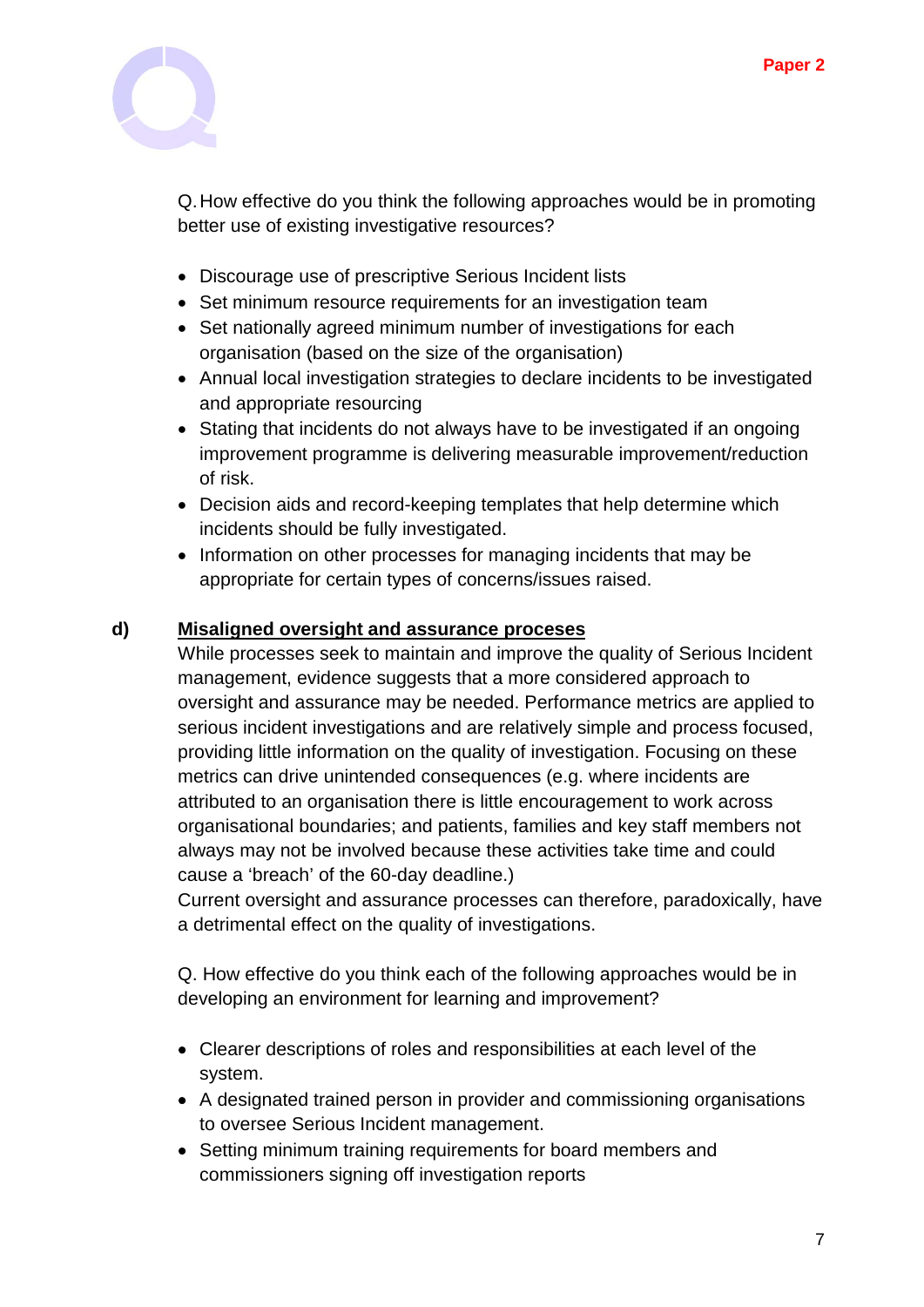

- A standardised quality assurance tool to support investigation sign off and closure.
- Increased involvement of patient and family representatives in the sign off process.

Q. How effective do you think each of the following approaches would be in helping organisations to identify and conduct cross-system investigations?

- A cross-system investigation to be considered each time an investigation is initiated and, if not appropriate recording why.
- A designated trained lead in all STPs to work with all relevant organisations when a cross-system investigation is necessary.
- Discouraging the use of Serious Incident data for performance management.
- Mandating the need to contribute to cross-system investigations
- Rewarding those who initiate/engage in cross-system investigation
- **e) Staff in provider organisations report having insufficient time, expertise and resources to conduct good quality investigation.** Often staff are expected to investigate in addition to their full-time day job. Some people are also asked to investigate infrequently or without sufficient training or supervision. Similar issues, in relation to insufficient time and investigation expertise, also exist at a commissioner level which impacts a commissioner's ability to support an effective investigation oversight process.

Q. How effective do you think each of the following would be?

- Each provider to have a flexible, trained team of investigators who combine investigation and management or clinical roles, but have dedicated and protected time for investigation duties (with additional clinical or managerial expertise should be sought as required on a case-by-case basis.)
- Each provider to have a dedicated team of trained lead investigators with no duties in that organisation other than investigation (Additional clinical or managerial expertise should be sought as required on a case-by-case basis.)
- Each provider to base the number of investigators it employs on its size and the number of investigations per year
- Each provider to have a trained head of investigation who selects, supports and oversees patient safety investigation management processes.
- A trained head of investigation oversight for commissioning organisations.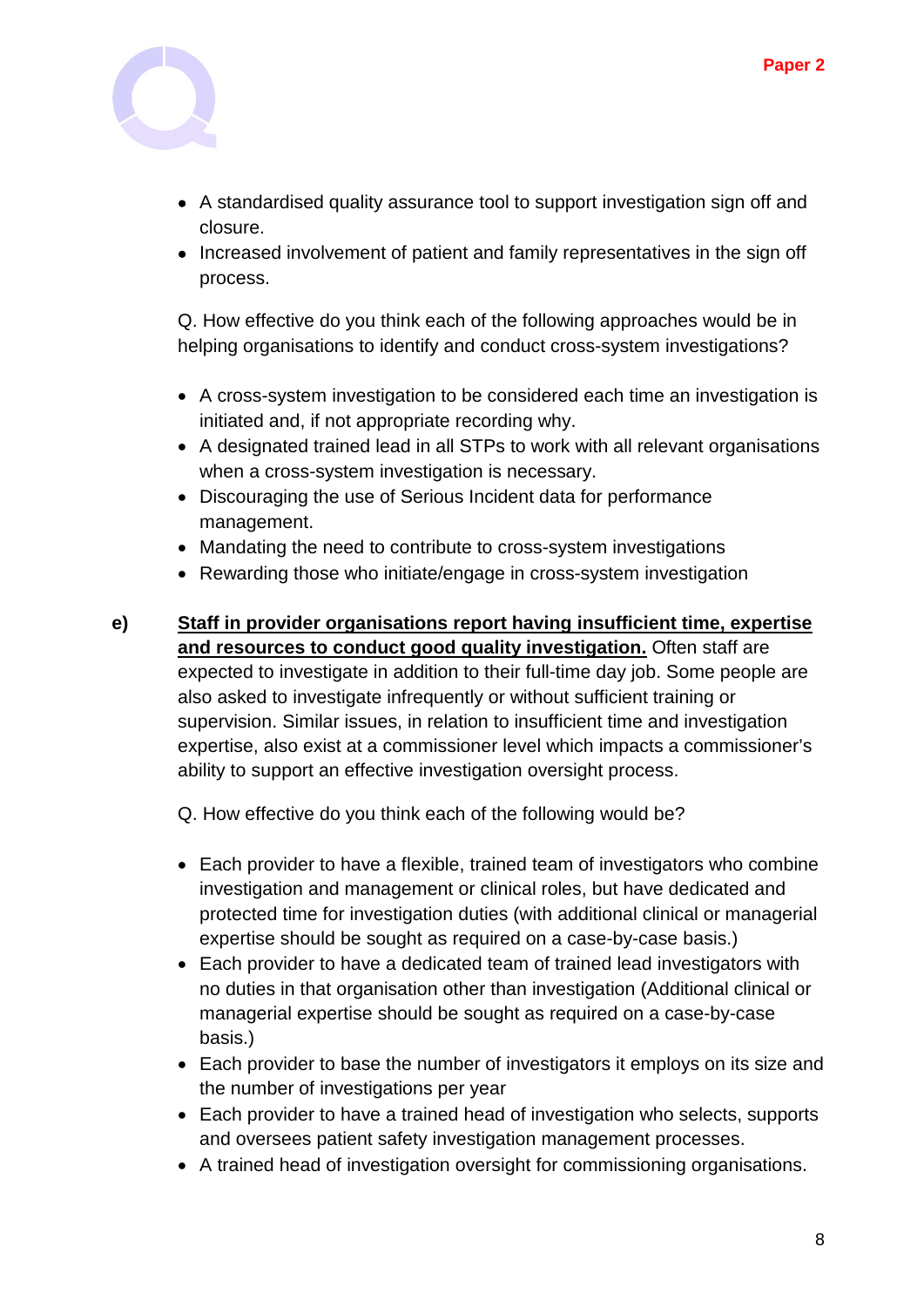

#### **f) A focus on meeting the 60 day deadline is often prioritised over the delivery of good quality investigations in a timely manner**. This may relate to timeliness of completion being easier to measure than other aspects of investigation quality.

Q. How effective do you think each of the following approaches would be in ensuring the necessary time is devoted to investigation?

- Removing the 60 working day timeframe, allowing the investigation team to set the timeframe for each investigation in consultation with the patient/family/carer
- Set the timeframe at 60 working days but reduce the number of investigations undertaken.
- Set timeframe at 60 working days but require organisations to rationalise their internal approval processes to allow more time for investigation before external submission.
- Set a 60 working day timeframe but allow providers some leeway on meeting it and not managing performance against it.
- **g) There is a lack of uptake of the standard investigation approach and investigation reports.** Local organisations adopt their own processes and reporting templates which miss out key aspects of an effective investigation.
	- Q. How could the Serious Incident framework support uptake of evidencebased investigation approaches? Please tell us your ideas.
	- Q. How strongly do you agree that a mandated investigation report template and assurance checklist could help to standardise and improve evidencebased practice across the NHS?

# **h) Lack of clarity around patient safety investigation principles and purpose.** (In relation to the importance of systems-thinking, risk management principles and the recognition that the vast majority of incidents relate to

weaknesses in systems and processes rather than being the result of wilful negligence, malice or dangerously reckless behaviour)

- Q. Do you think the revised principles could support the implementation of good practice?
- Q. Do you think these principles are clear and comprehensive?
- Q. Is there anything you would add or change in the drafted principles?